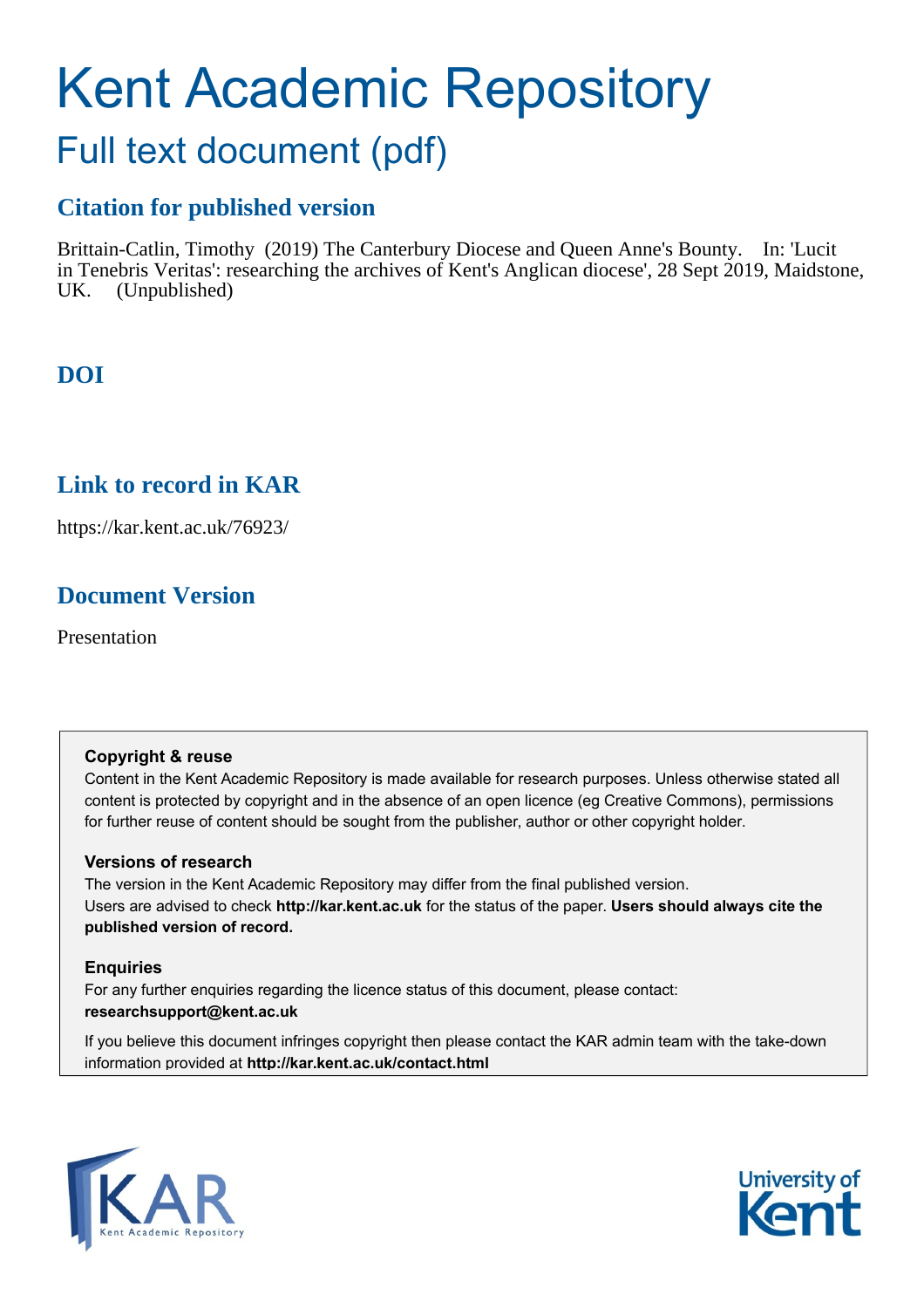#### **The Canterbury Diocese and Queen Anne's Bounty**

Timothy Brittain-Catlin

This is a talk about a chapter in architectural history in general in which diocesan archives play the major role, because it is about the great treasure-house of information about early nineteenth-century domestic architecture which only they contain. This came about because of the fact that the Church of England decided around 1811 – for no documented reason – to activate a law of 1777 which enabled parsons to apply on favourable terms for mortgages from a fund called the Queen Anne's Bounty. These applications required a process of submission of plans and specifications to the Bounty – a committee of the bishops – and that is the overall explanation for the Canterbury examples which I'm going to show you.

The other speakers today will be either astonished or appalled to hear that architectural historians often refer to the early nineteenth century as our 'early modern' period. The reason is that at that time ideas about buildings, ways of practising as an architect and ways of designing and drawing all changed dramatically. And the exceptionally complete sets of Queen Anne's Bounty mortgage application drawings in diocesan archives which have been preserved from this period testify to the process in astonishing detail, room by room and wall by wall. When I was working on this subject a few years back I found an exemplary set of nine application drawings which I hope will serve to illustrate to you the many ways in which these collections are so helpful.

#### **Little Mongeham, William Edmonds, 1836**, DCb/DC/M20/1

The first thing to say is that non-design processes at work across many professions had a demonstrable impact on the way in which houses were presented and recorded. In fact, the primary motivation for building so many houses at this period was the fact that legislation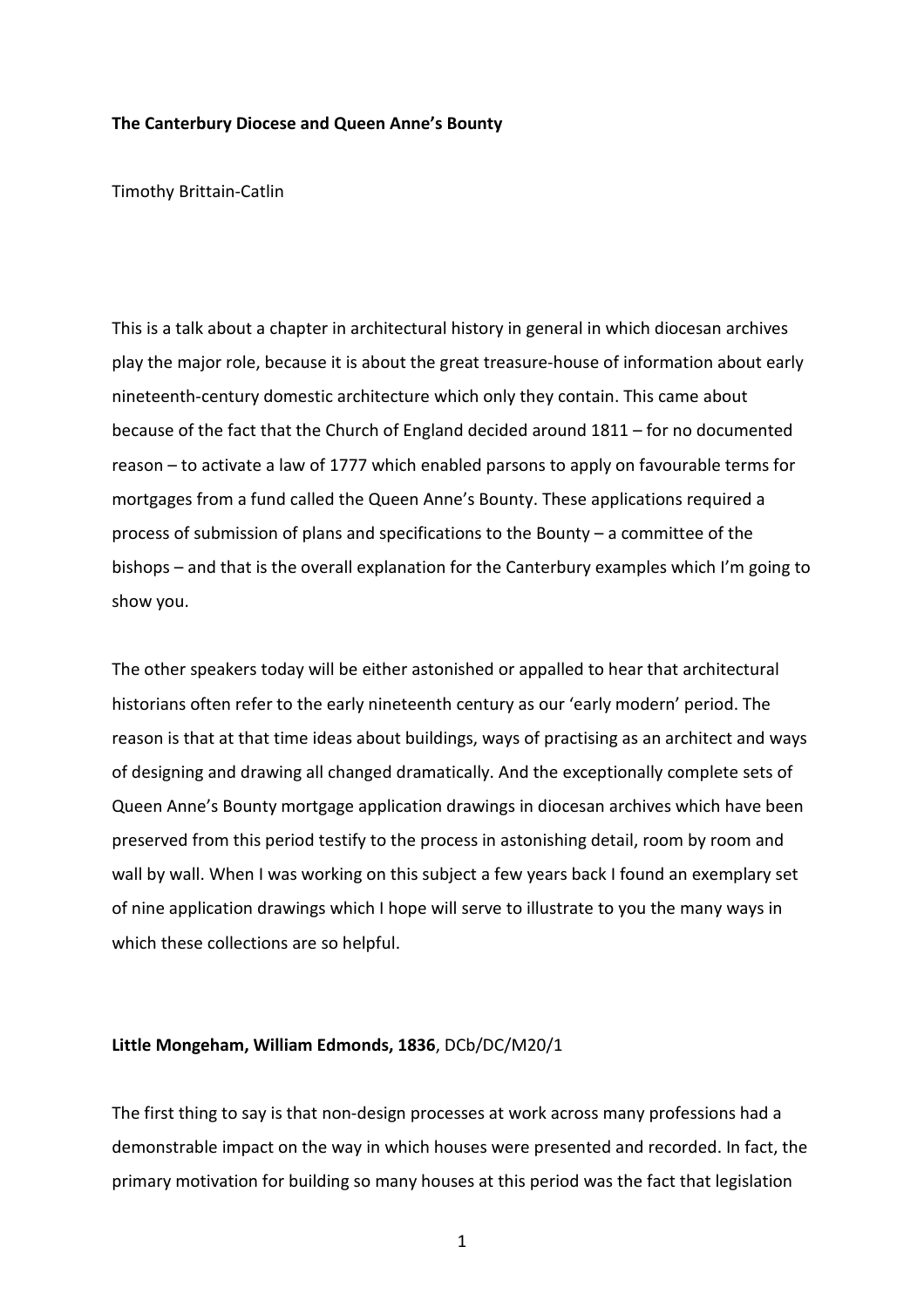increasingly reduced the holding of more than one benefice, and required parsons to live in their parishes. So that in itself explains why thousands of new houses are funded and built in the first half of the century.

But here are other specific period factors too. The first of these is the introduction of technical innovations and appliances. This meant for example organised and modern drainage in a new house, which would also from around this period be connected to water closets – we can see from the examples that houses of this character and size would normally have one at this period, and you can see it here upstairs on the plan it. Edmunds was primarily a civil engineer, and he completed the harbour arm in Margate which the much more famous engineer John Rennie had attempted to start. So in this drawing you can see the highest level of professional expertise applied to a small house. And another thing that you can see is the high level of draughting quality and drawing presentation: twenty years beforehand, many designs for houses were sketches irregularly drawn on different pieces of paper.

As you would expect in this period, a second non-architectural design element is an increasing insistence by Christopher Hodgson, the long-serving secretary of the governors of the Bounty, on supplying more and more accurate building information in advance of any approval being given. This mirrors the decision of the British parliament only to approve public building works where there was a detailed, costed specification agreed in advance. This filters down to documentation – specifications, and technical information, as in this case, become more accurate from the 1830s onwards.

#### **Warehorne rectory on Romney Marsh, by John Whichcord, 1839**, DCb/DC/W24/1

You can also see drawings becoming more detailed as architects are more aware of the specific components of, for example window. This is quite a crude elevation by John Whichcord, who did quite a few parsonage houses in the period I'm describing. You can compare it with this one: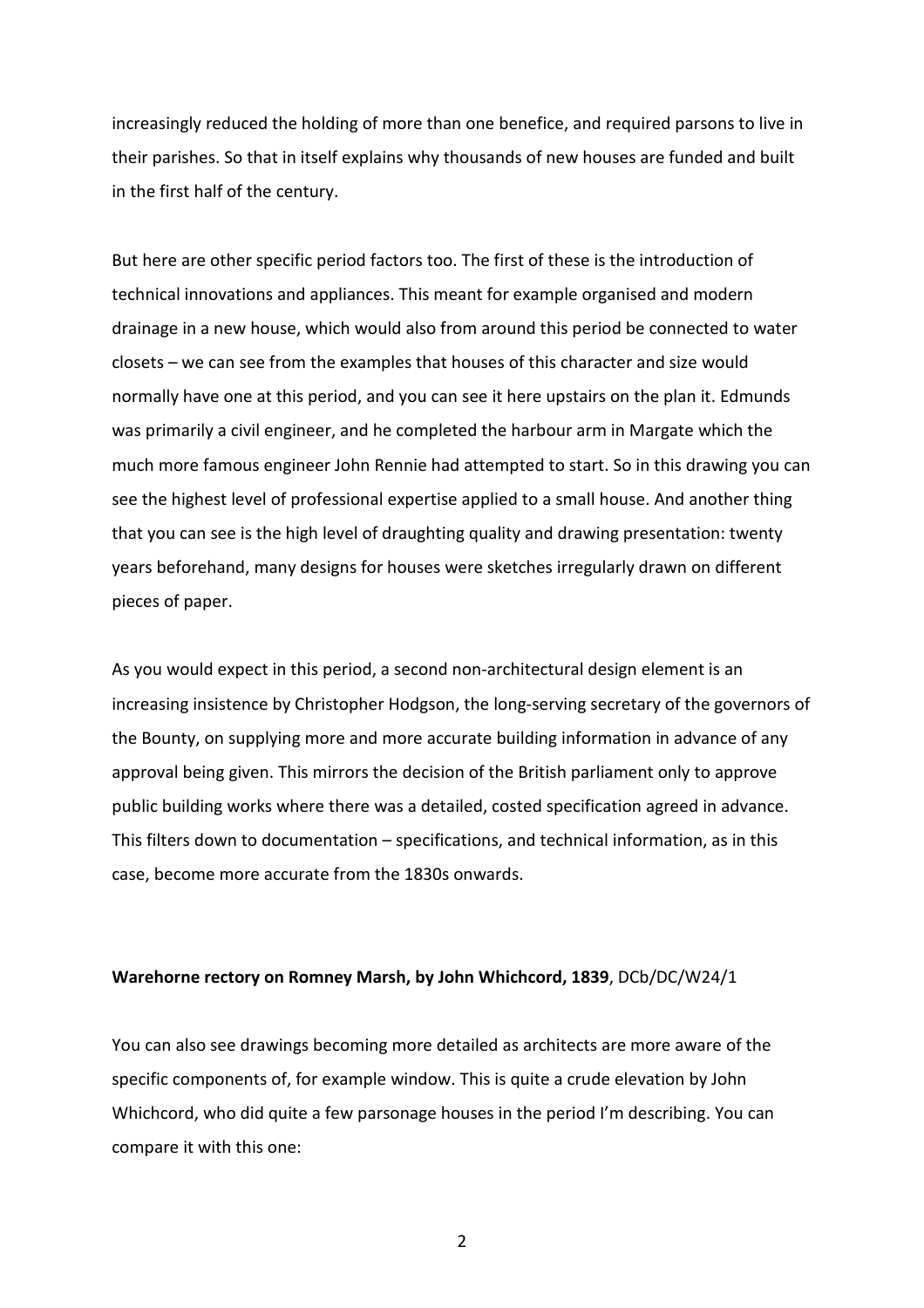#### **Stalisfield vicarage, by F. Brown of Torrington Square, London, 1841**, DCb/DC/S28/1

This is by a London architect – he was working in an area in Bloomsbury that housed a lot of architects at that time, another fact we can discover from the application documents which included addresses – and the standard is already a great deal higher. This architect has had to think about for example the section of the window frames and the projection of the eaves, so he draws them accurately. In fact in general, you can see from drawings like this that not only do the elevations and so on include more information, they are better drawn, and one reason for that might be increasing impact of the publication of affordable and accurate topographical drawings, especially those of John Britton which were the first to record historic buildings in what he called a 'scientific' way.

#### **Kennington parsonage, by John Apsley, 1840**, DCb/DC/K3/2

Now what you can also see on a more exclusively architectural front is the way in which architects are struggling to resolve the problems that arise as buildings become more complicated because the kitchen and other service areas proliferate and start to have specific functional requirements. We'll come back to the subject of backstairs office areas later, because more striking than those are the ways in which the typical late Georgian house type changes stylistically in order accommodate them. We all know about the Gothic Revival – which starts here explosively with A.W.N Pugin's radical Grange in Ramsgate in 1843 – and it is possible to interpret that as the designers' collective attempt to throw off the straightjacket of symmetrical plans and fronts.

But most people are not Pugin and don't have that kind of creative dynamism, so they try shifting the elements of Georgian architecture around to meet practical requirements. I think that Kennington is a particularly interesting drawing because it illustrates the unexpected phenomenon of precisely its period. What you can see here is that John Apsley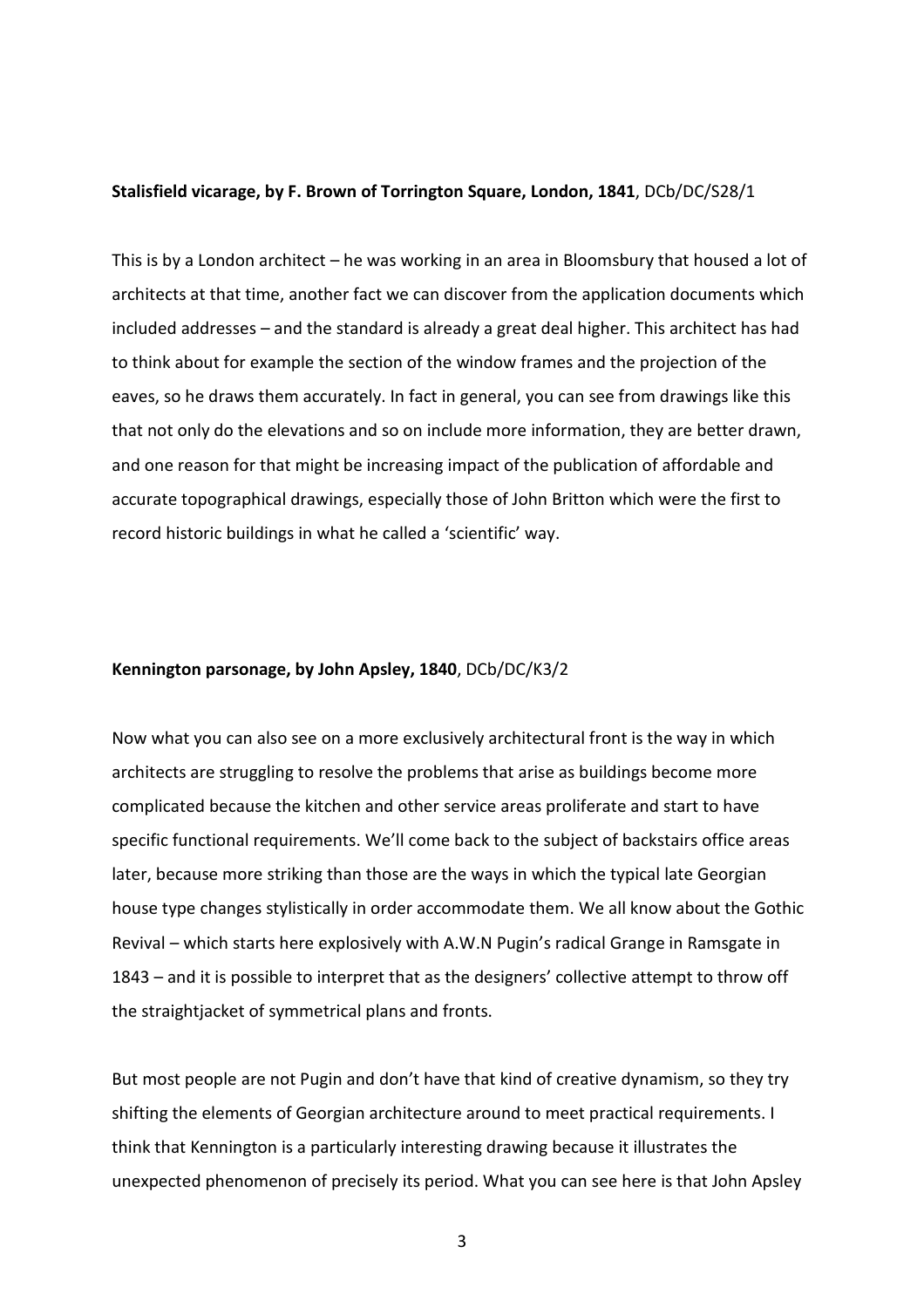has decided for functional reasons to put his windows around the side, but he doesn't yet know how to design the kind of front elevation that doesn't need symmetry. So he puts in these blank ones. I was very struck when researching the subject how the 1830s and 1840s produces houses with blank elevations, or irregular ones of other kinds, to make houses that were completely styleless in an unprecedented way for polite architecture.

#### **Badlesmere rectory, by George Russell French, 1836**, DCb/DC/B1/1

So the drawings also tell us how styles develop in an unfamiliar period. The 1830s tend to get overlooked in architectural history because they come after nearly all the well known late Georgian buildings, and before the gothic ones. Traditionally there is a great difference in style and approach between those who write about neo-classical buildings and those who write about gothic revival or Victorian ones, and thus this period is seen for the former as a regrettable tail end, and by the latter as the last and regrettable gasp of the ancien regime. This one here is definitely ancient regime – you can tell that by the fact that the perspective, although charming, doesn't correspond with the proportions of the elevation. But it confirmed for me is that the reign of King William IV was the period of the English Tudor Gothick style which like the king himself was quite charming in a bluff and genial sort of way but not especially disciplined. If you see a house like this – with these ornamental bargeboards, which would have been glued on to the gothic revivalists' horror, Tudor chimneys and lots of plasterwork inside and out – you can be fairly certain that you're looking at a house designed between 1830-1837!

#### **Barham rectory, by the Whichcords, 1847**, DCb/DC/B13/1

You can also see not particularly inspired provincial architects trying to catch up on the latest fashions, but usually not being brave enough to sign up to the whole reform movement. This house at Barham might slightly resemble Pugin's Grange on the outside, but the plan drawings tell us that the interior arrangement was more conventional. I found that until Pugin there was almost no variation in interior layouts in late Georgian houses –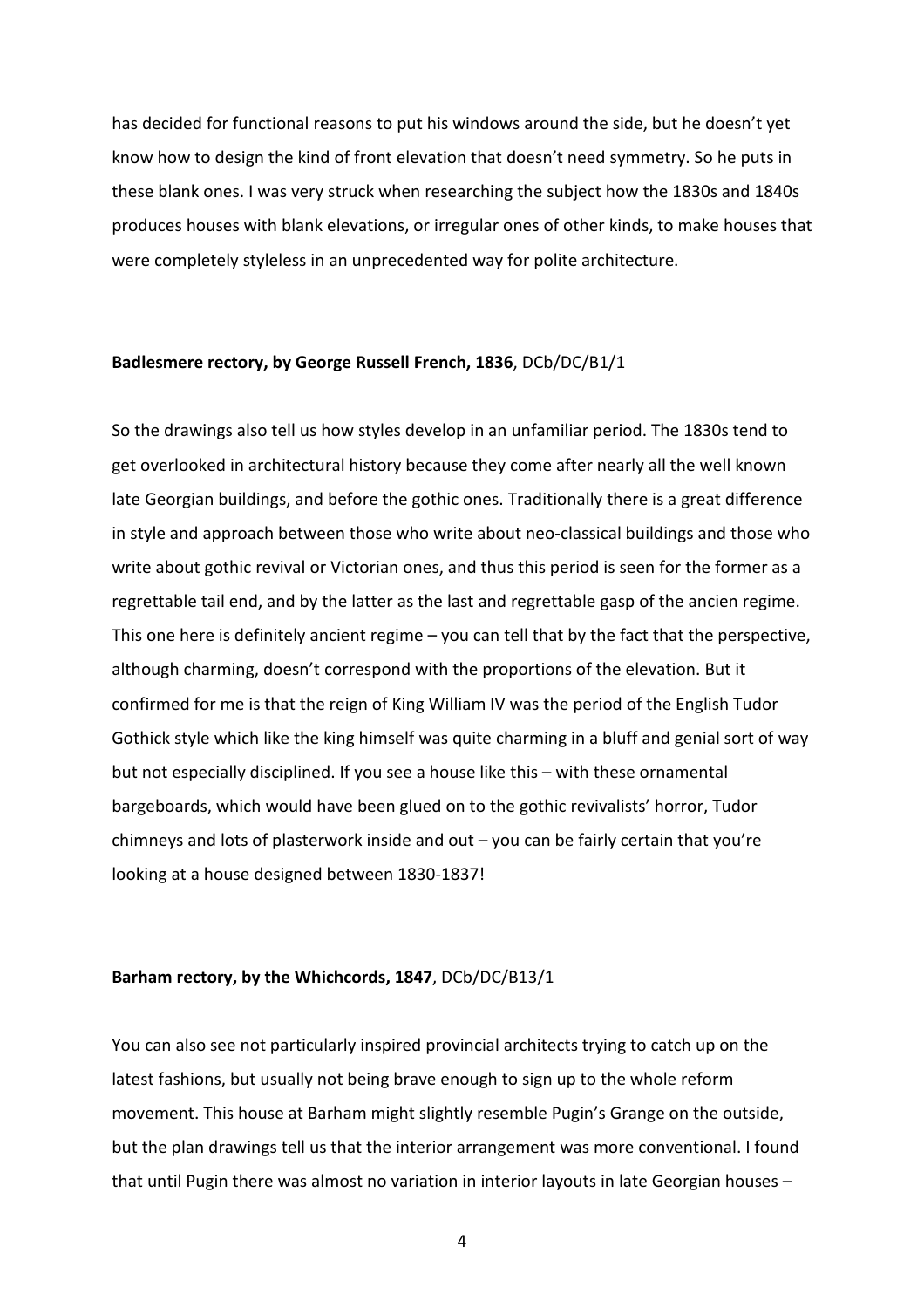nearly all had a pair of rooms either side of a stair hall along the main front. There is some attempt to break away from this conventional layout in the Barham house, but there is none of that emphasis of the different masses of the building that characterise a 'true' gothic revival one. So the interior of this one is slightly militating against the public part. Another frequent compromise with modernity made at this period was that Pugin's houses had demonstratively vertical proportions – which were thought un-English – and so the compromised versions of it tend to be more horizontal. Many architects were influenced by the staircase hall at the Grange and the diocesan collections have plenty of examples of people installing them, somewhat forcefully, into the middle of eighteenth-century houses.

This plan also shows you how the parishioners' room was invariably at the far end of the house from the residential and formal areas: this changes, too, as parsons, like George Eliot's Adam Bede, start to put their parishioners at the centre of their lives instead of at the periphery.

#### **Milton parsonage, near Sittingbourne, by William White, 1855**, DCb/DC/M15/1

As it happens, relatively few houses by the famous gothic revival architects appear in the diocesan collections, although there are exceptions – there are wonderful examples by G.E. Street for houses at Wantage in Berkshire and Melksham in Dorset, and Pugin's wonderful rectory at Rampisham in Dorset is in the Wiltshire & Swindon Salisbury diocesan collection. One of the reasons for that is that these were often expensive houses and they were sometime funded beyond the Bounty system. The one at Kilndown, by R.C. Carpenter, for example, came with private funding from the Beresford-Hope family via the Ecclesiastical Commissioners, who from their foundation in 1836 did fund houses in certain circumstances which included the establishment of new perpetual curacies. The commissioners' files are in the Church of England record centre, which meant that when I was doing my research, they were uncatalogued and largely inaccessible. So this is a rarity – it is a house by William White, who was a distinguished gothic revival architect, famous mostly for the parish church in Lyndhurst and also for a very ornate gothic courtyard house in St Colomb Major in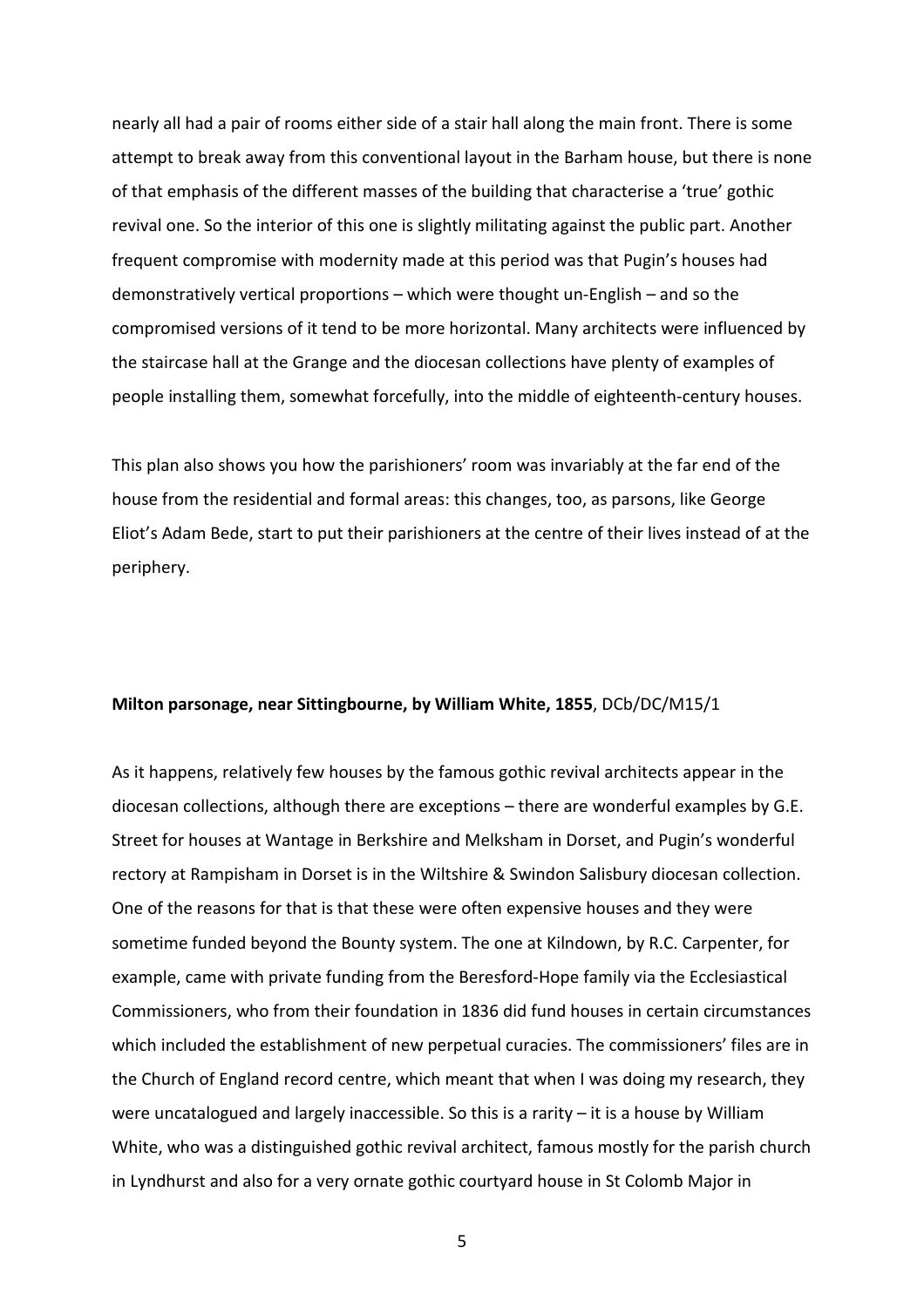Cornwall, the scene of a great deal of anti-tractarian demonstrations. This house combines a new wing on the right hand-side with an old building in a sensitive way that is unusual and prophetic for its period.

The mortgage application process required a description of any existing parsonage house. Usually all that has survived in the diocesan collections is a written statement, but some files include beautifully drawn, accurate survey drawings of mediaeval houses. These are a real treasure when they are discovered. What I found interesting about this is that at the same time even very reliable architectural historians, such as John Britton, were claiming that there were no medieval houses at all in existence. There were – it was just that a different class of person was surveying them.

#### **Stockbury parsonage, by R.C. Hussey, 1834**, DCb/DC/S35/1

This house is by an architect who later became a distinguished gothic revival architect, so I found it interesting because of the way in which he designed a house using Georgian components but in a very unGeorgian way before his conversion. You can see that he is unhappy about it, can't you? The missing windows have, incidentally, been added in the meantime. But it does provide further unexpected evidence for architectural experiment as architects became restless and yet so far had no new model to follow.

#### **Broughton under Blean vicarage, by the Whichcords, 1854**, DCb/DC/B17/1

Finally, a drawing that tells us a lot about two interesting subjects. Many large old houses have, of course, been the subject of continuous or continual change and it can be hard to work out what was built when. The surviving visible core of this house is early eighteenth century. So what we can see here is how mid-Victorian life demanded a whole extra set of service and office areas, and that the house had to be adapted and modernised to accept them.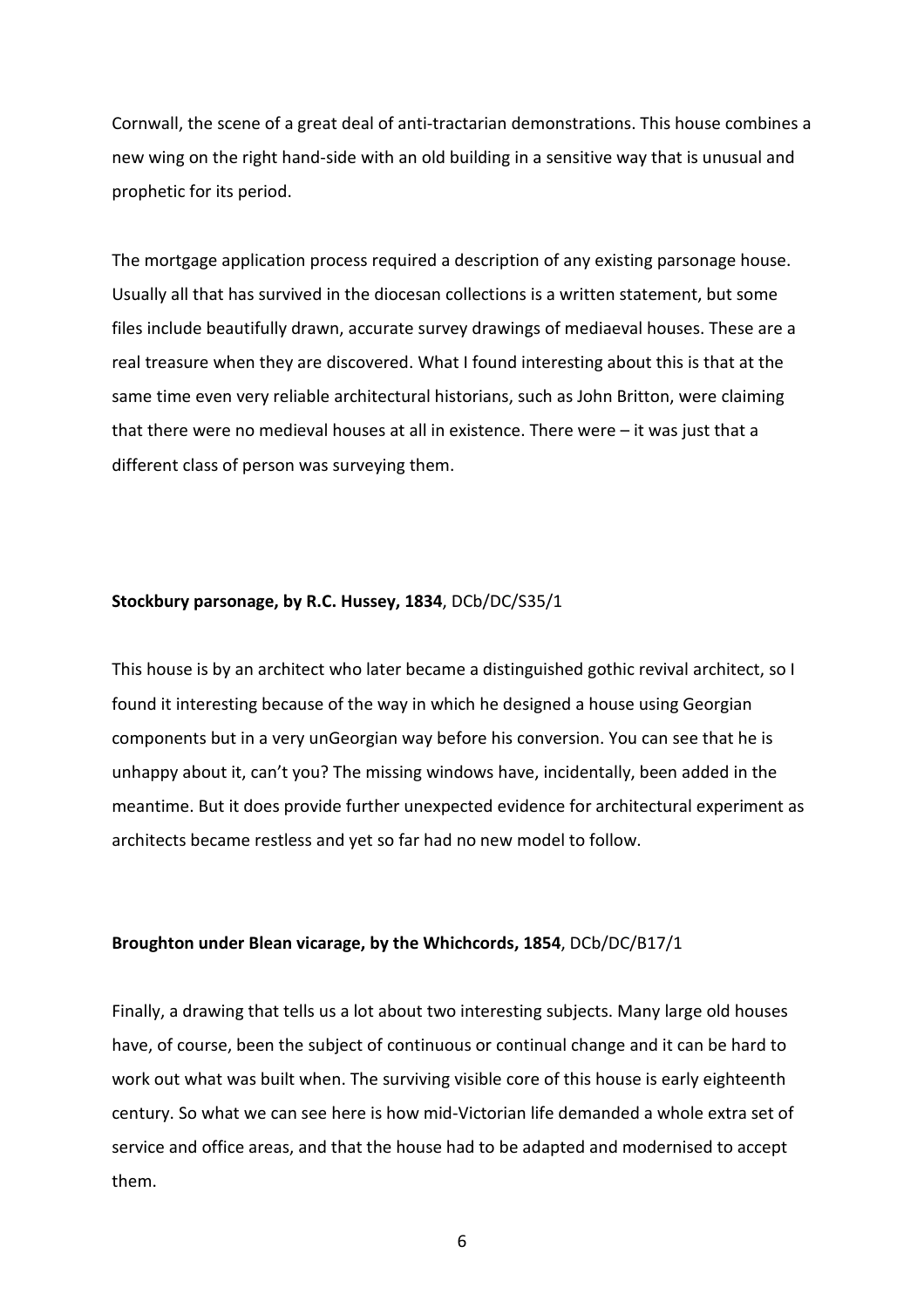This raises a second point, which had accompanied these applications right from the start. The correspondence in the Bounty files shows that the bishops took an interest into what could be appropriately paid for by a mortgage. Stables and coach houses, for example, had to be paid for privately, on separate building contracts. Bishops also sometimes thought that a parson was getting above himself in the size of his proposed drawing room or even of their kitchen. I can think of one case in the Salisbury diocese where the bishop wrote reduced room sizes directly onto the plan. During the course of an altercation over a disastrous project in Mathon, Herefordshire, in Mathon, the parson Mr Smelgar insisted that his house should include a beer or cider cellar in addition to the wine one he saw in the plan, and the bishops agreed with him. These collections are full of wonderful details about life and the interest in them extends to the very widest sense of the word architectural.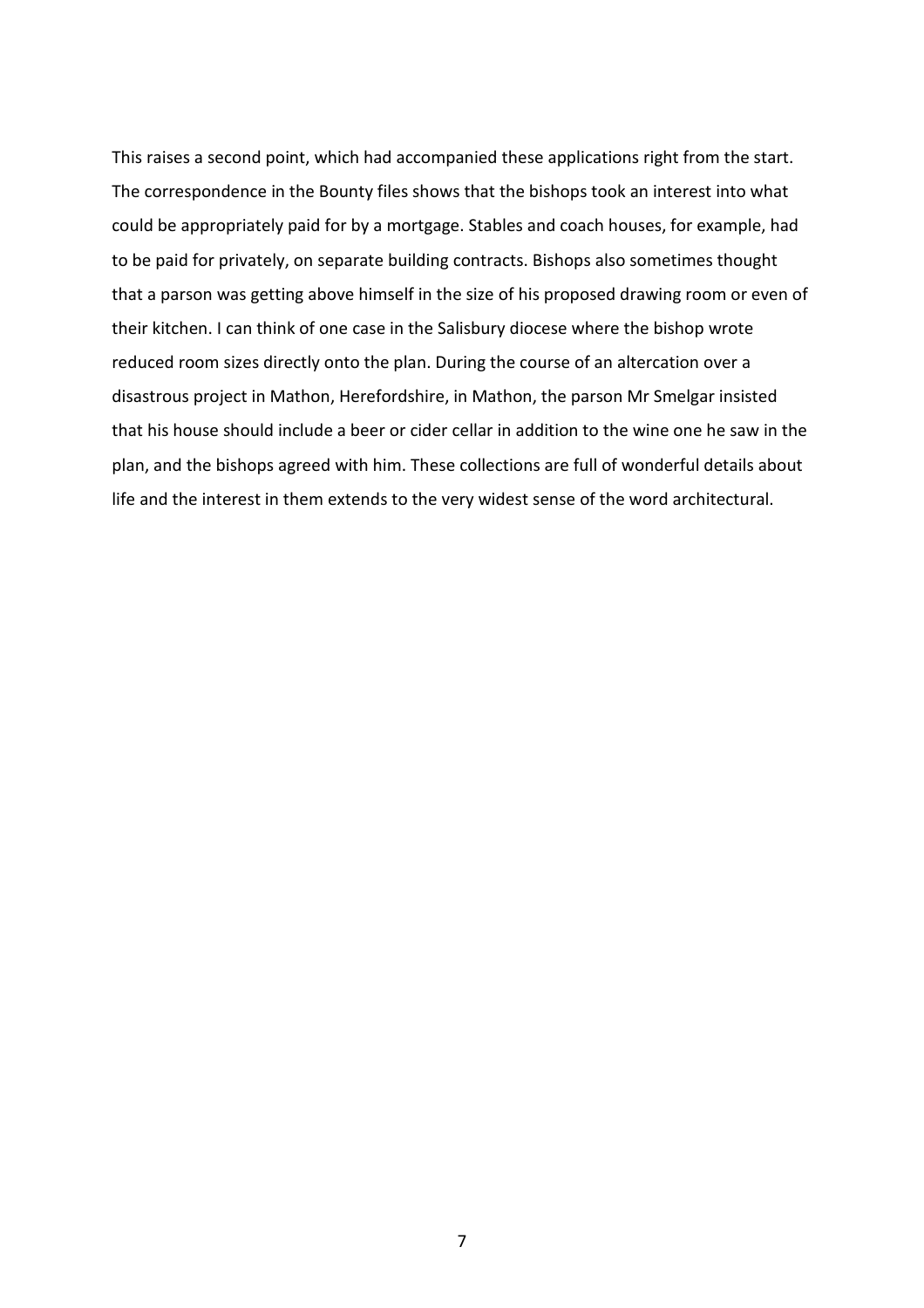

The Canterbury Diocese and Queen Anne's Bounty

Timothy Brittain-Catlin

Stourmouth rectory, by Robert Wallace, 1840 Photographed in 2007 by Martin Charles

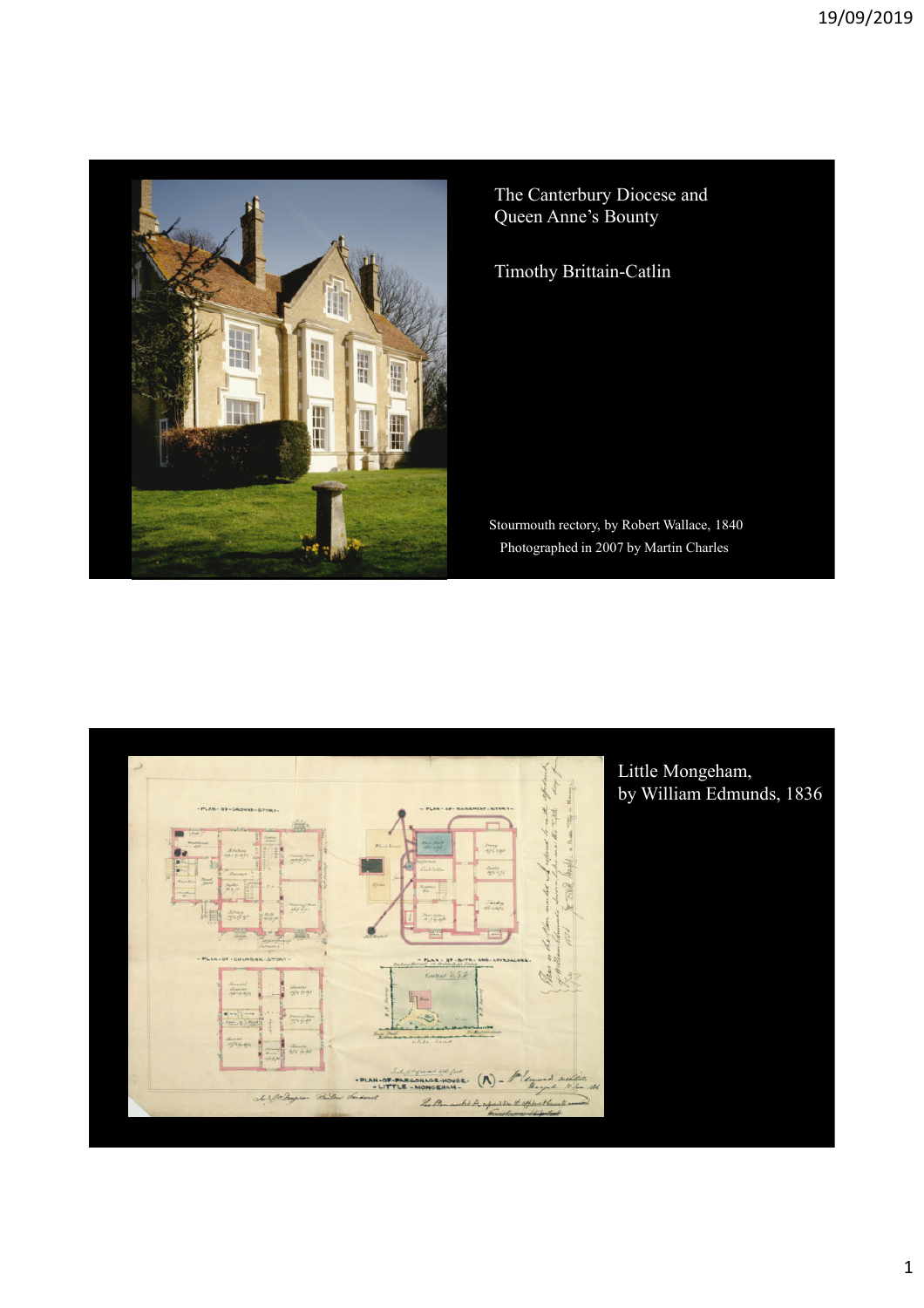

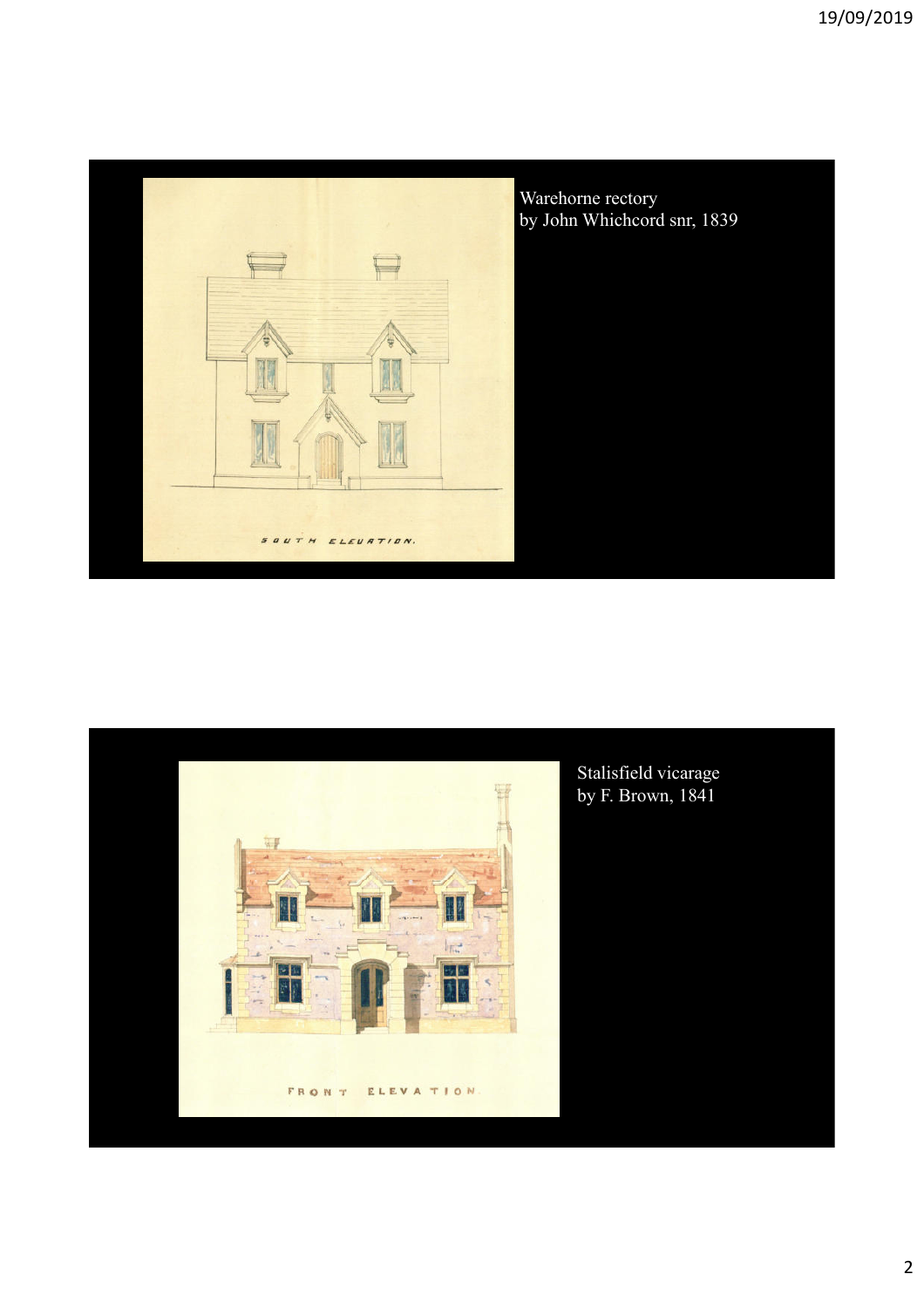

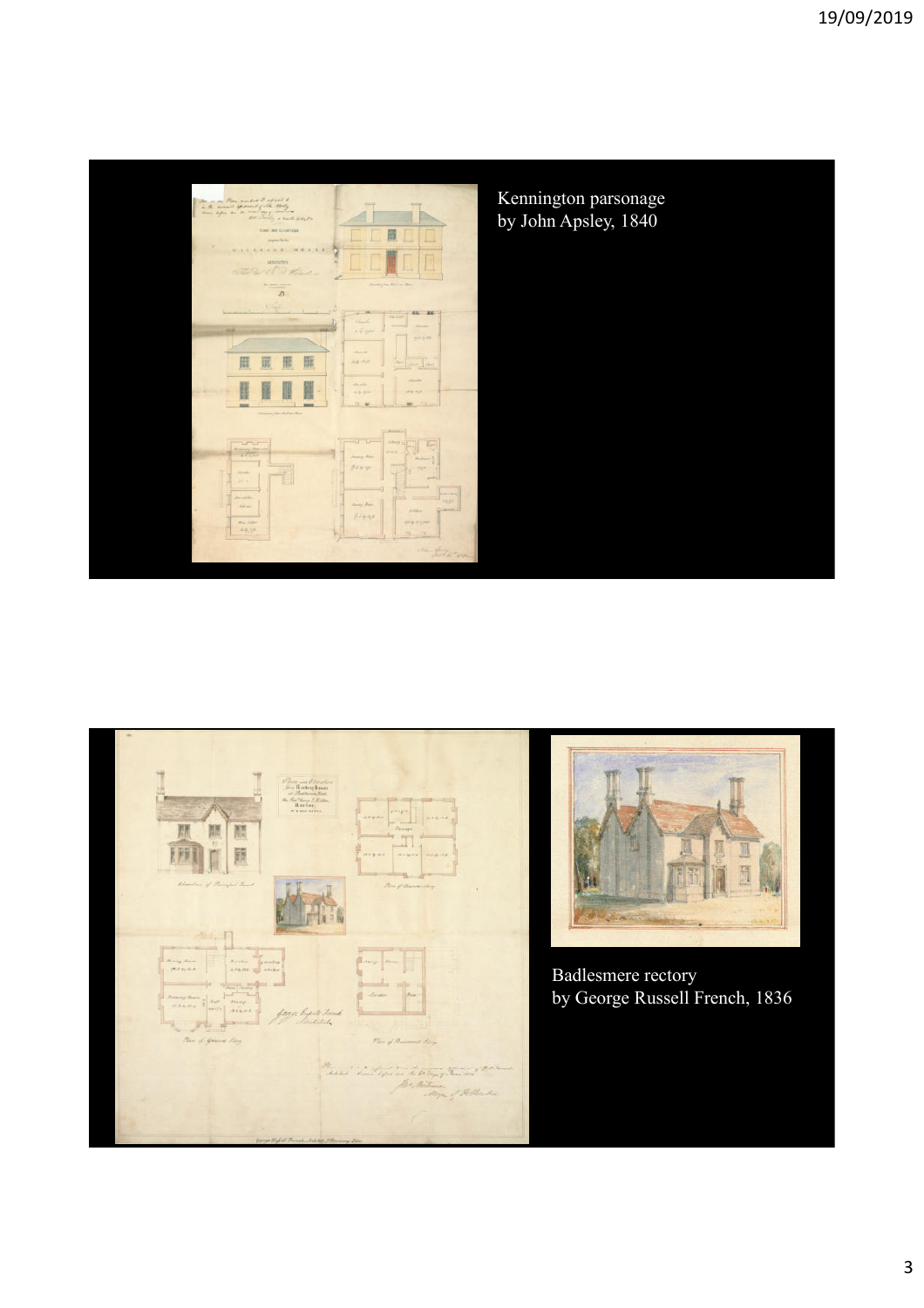

Barham rectory by John Whichcord snr & jnr, 1847